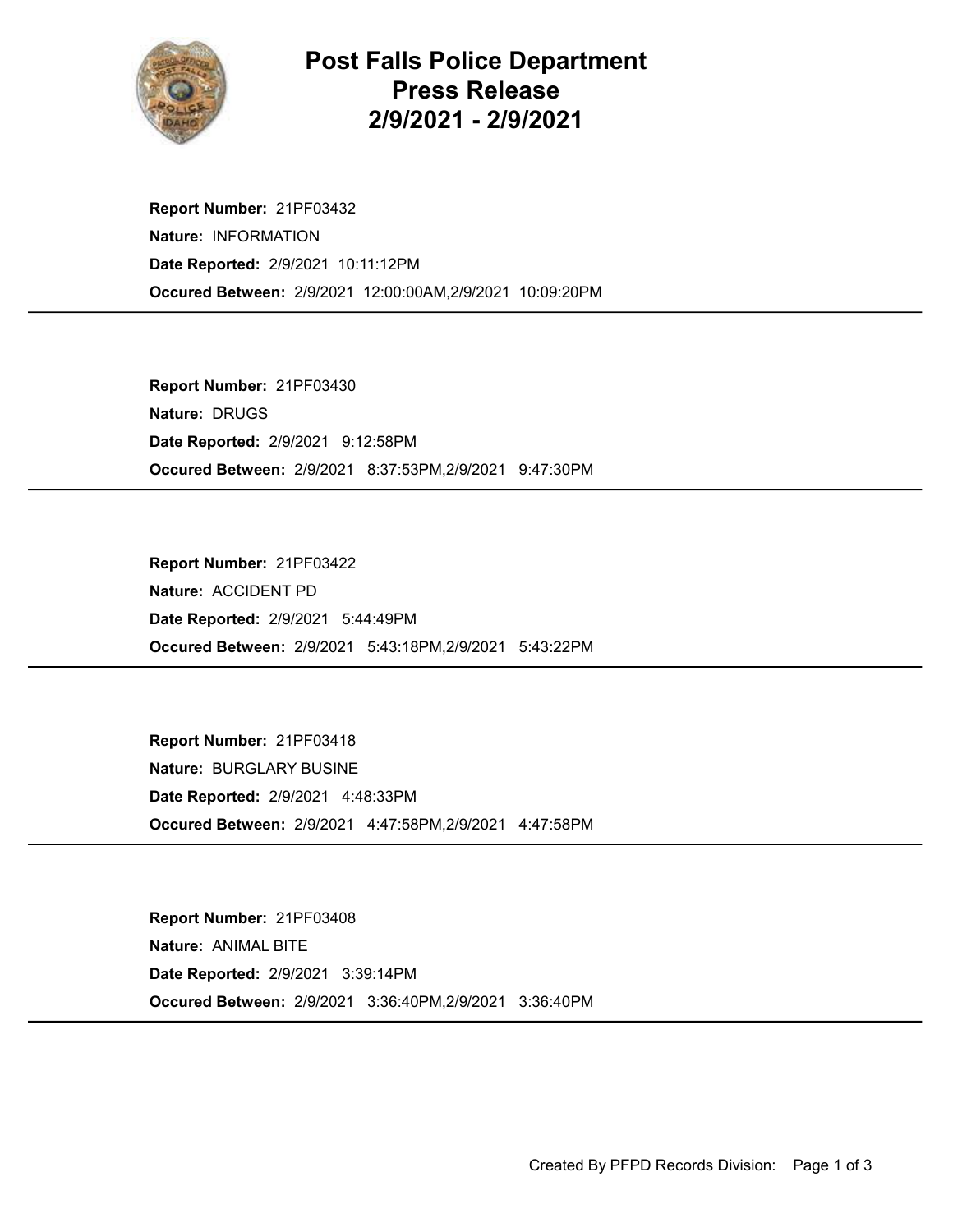Occured Between: 2/8/2021 9:30:00PM,2/8/2021 10:30:00PM Report Number: 21PF03406 Nature: THEFT Date Reported: 2/9/2021 3:19:09PM

Occured Between: 2/9/2021 12:12:37PM,2/9/2021 12:12:37PM Report Number: 21PF03388 Nature: FRAUD Date Reported: 2/9/2021 12:15:01PM

Occured Between: 2/9/2021 10:49:41AM,2/9/2021 10:49:41AM Report Number: 21PF03385 Nature: AGENCY ASSIST Date Reported: 2/9/2021 10:51:14AM

Occured Between: 2/9/2021 10:42:54AM,2/9/2021 10:42:58AM Report Number: 21PF03384 Nature: PROTECTIVE CUST Date Reported: 2/9/2021 10:44:03AM

Occured Between: 2/9/2021 10:37:05AM,2/9/2021 10:37:05AM Report Number: 21PF03383 Nature: WELFARE CHECK Date Reported: 2/9/2021 10:37:43AM

Occured Between: 2/9/2021 8:38:53AM,2/9/2021 8:38:53AM Report Number: 21PF03373 Nature: WELFARE CHECK Date Reported: 2/9/2021 8:41:15AM